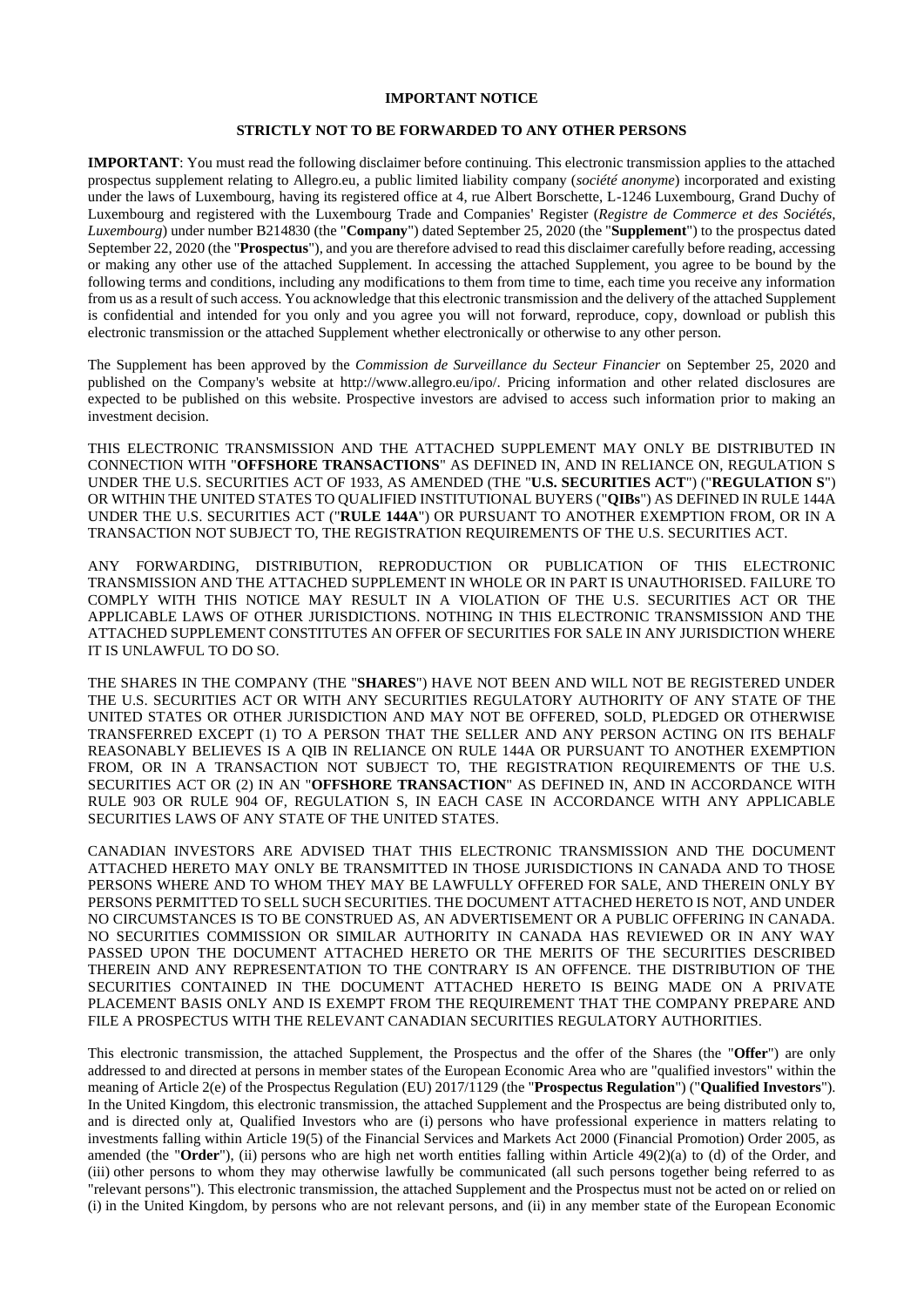Area, by persons who are not Qualified Investors. Any investment or investment activity to which the attached Supplement and the Prospectus relate is available only to (i) in the United Kingdom, relevant persons, and (ii) in any member state of the European Economic Area, Qualified Investors, and will be engaged in only with such persons.

**Confirmation of your Representation**: This electronic transmission and the attached Supplement is delivered to you on the basis that you are deemed to have represented to Goldman Sachs International, Morgan Stanley & Co. International plc, Barclays Bank PLC, BofA Securities Europe SA, Citigroup Global Markets Limited, Dom Maklerski Banku Handlowego S.A., Powszechna Kasa Oszczędności Bank Polski S.A. Oddział – Biuro Maklerskie w Warszawie, Santander Bank Polska S.A. – Santander Biuro Maklerski, Bank Polska Kasa Opieki Spółka Akcyjna – Biuro Maklerskie Pekao, Crédit Agricole Corporate and Investment Bank, Erste Group Bank AG, Pekao Investment Banking S.A. and Raiffeisen Centrobank AG (collectively, the "**Banks**"), the Company and the Selling Shareholders (as defined in the "*Abbreviations and Definitions*" section of the Prospectus) that you have understood and agree to the terms set out herein, and (i) you are (a) a QIB acquiring such securities for its own account or for the account of another QIB (if you are in the United States) or (b) acquiring such securities in "offshore transactions," as defined in, and in reliance on, Regulation S; (ii) if you are in the United Kingdom, you are a relevant person, and/or a relevant person who is acting on behalf of, relevant persons in the United Kingdom and/or Qualified Investors to the extent you are acting on behalf of persons or entities in the United Kingdom or the European Economic Area; (iii) if you are in any member state of the European Economic Area, you are a Qualified Investor and/or a Qualified Investor acting on behalf of relevant persons in the United Kingdom and/or Qualified Investors, to the extent you are acting on behalf of persons or entities in the European Economic Area; and (iv) you are an institutional investor that is eligible to receive this Supplement and you consent to delivery of this Supplement by electronic transmission.

**For investors in British Columbia, Alberta, Ontario and Quebec (the "Relevant Provinces"):** You acknowledge and agree that: (a) the securities described in the attached document are only being distributed to investors located or resident in the Relevant Provinces; (b) you are (i) an "accredited investor" as such term is defined in National Instrument 45-106 Prospectus Exemptions or, in Ontario, as such term is defined in section 73.3(1) of the Securities Act (Ontario), as applicable; (ii) you are a "permitted client" as such term is defined in National Instrument 31-103 Registration Requirements, Exemptions and Ongoing Registrant Obligations; and (iii) you are not an individual; and (c) where required by law, you are either participating in the offering as principal for your own account or are deemed to be participating in the offering as principal in accordance with applicable law and not as agent for the benefit of another person.

You are reminded that you have received this electronic transmission and the attached Supplement on the basis that you are a person into whose possession this electronic transmission and the attached Supplement may be lawfully delivered in accordance with the laws of the jurisdiction in which you are located and you may not nor are you authorised to deliver this electronic transmission or the attached Supplement, electronically or otherwise, to any other person.

The attached Supplement has been made available to you in an electronic form. You are reminded that documents transmitted via this medium may be altered or changed during the process of electronic transmission and consequently neither the Company, the Banks nor any of their respective affiliates, directors, officers, employees, agents or advisers accepts any liability or responsibility whatsoever in respect of any difference between the document distributed to you in electronic format and the hard copy version. A hard copy of the Supplement will be made available to you only upon request. By accessing the attached Supplement, you consent to receiving it in electronic form.

None of the Banks nor any of their respective affiliates, directors, officers, employees, agents or advisers accepts any responsibility whatsoever for the contents of the attached Supplement or for any statement made or purported to be made by them, or on their behalf, in connection with the Company, the Offer or the Shares. To the fullest extent permitted by law, such persons accordingly disclaim all and any liability whether arising in tort, contract or otherwise which they might otherwise have in respect of such document or any such statement. No representation or warranty express or implied, is made by the Banks or any of their respective affiliates, directors, officers, employees, agents or advisers as to the accuracy, completeness, reasonableness, verification or sufficiency of the information set out in the attached Supplement.

The Banks are acting exclusively for the Company and the Selling Shareholders and no one else in connection with the Offer. They will not regard any other person (whether or not a recipient of the attached Supplement) as their client in relation to the Offer and will not be responsible to anyone other than the Company and the Selling Shareholders for providing the protections afforded to their respective clients nor for giving advice in relation to the Offer or any transaction or arrangement referred to in the attached Supplement.

**Restriction**: Nothing in this electronic transmission constitutes, and this electronic transmission may not be used in connection with, an offer of securities for sale to persons other than the specified categories of institutional buyers described above and to whom it is directed and access has been limited so that it shall not constitute a general solicitation. If you have gained access to this transmission contrary to the foregoing restrictions, you will be unable to purchase any of the securities described therein.

You are responsible for protecting against viruses and other destructive items. Your receipt of this Supplement via electronic transmission is at your own risk and it is your responsibility to take precautions to ensure that it is free from viruses and other items of a destructive nature.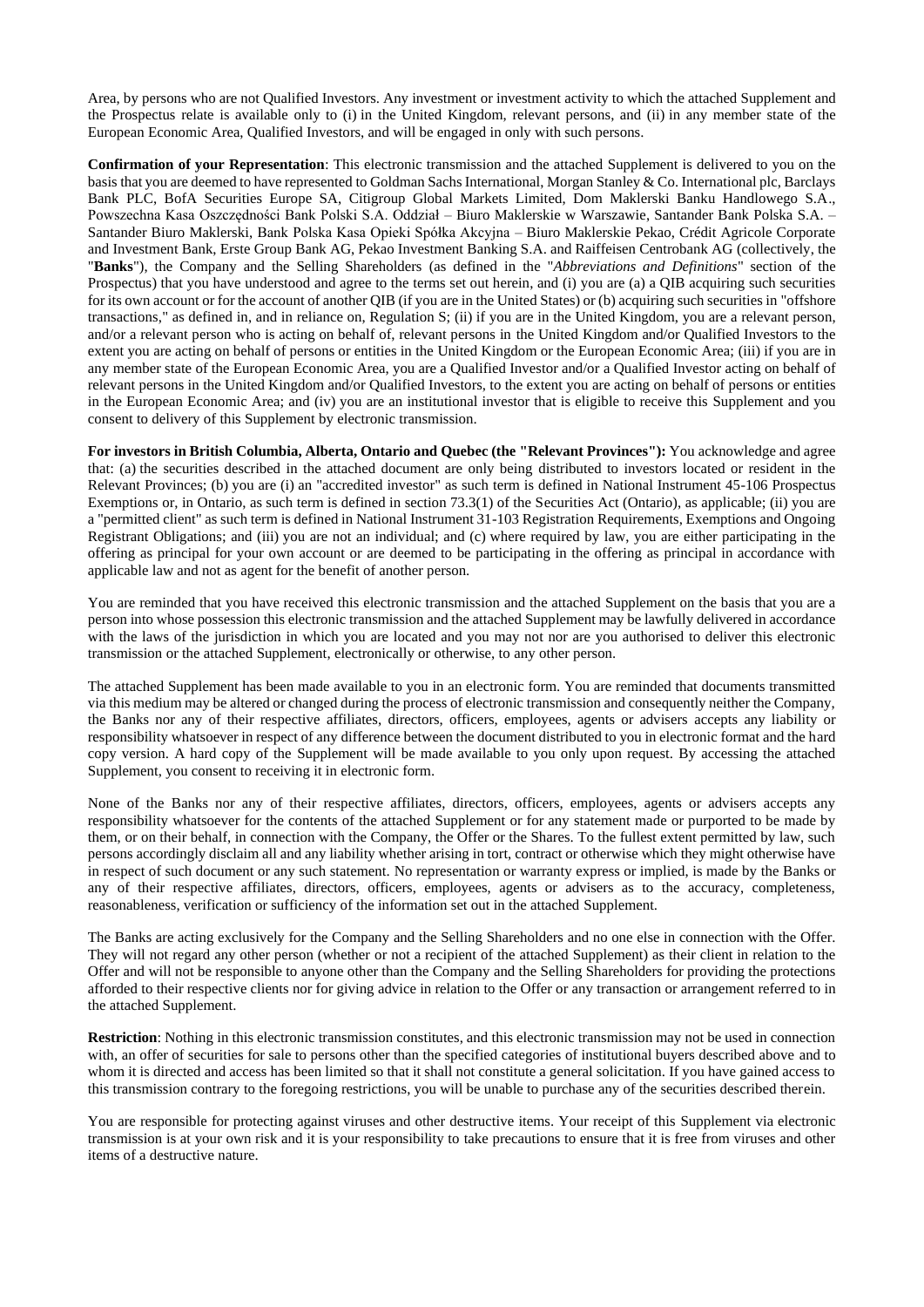### **PROSPECTUS SUPPLEMENT**

# llegro **Allegro.eu**

*(formerly Adinan Super Topco S.à r.l.) (a public limited liability company (société anonyme) incorporated and existing under the laws of the Grand Duchy of Luxembourg, with its registered office in Luxembourg, Grand Duchy of Luxembourg)*

**SUPPLEMENT TO THE PROSPECTUS DATED SEPTEMBER 22, 2020 RELATING TO ALLEGRO.EU'S GLOBAL OFFERING OF UP TO 187,826,087 ORDINARY SHARES (EXCLUDING ANY OVER-ALLOTMENT SHARES) AT AN OFFER PRICE OF BETWEEN PLN 35 AND PLN 43 PER SHARE AND THE SEEKING OF THE ADMISSION AND INTRODUCTION OF UP TO 1,028,571,429 ORDINARY SHARES TO TRADING ON THE REGULATED (MAIN) MARKET OF THE WARSAW STOCK EXCHANGE**

|                                                         |             | <b>Global Coordinators and Joint Bookrunners</b> |                       |  |  |  |
|---------------------------------------------------------|-------------|--------------------------------------------------|-----------------------|--|--|--|
| Goldman Sachs International                             |             | Morgan Stanley                                   |                       |  |  |  |
|                                                         |             | <b>Joint Bookrunners</b>                         |                       |  |  |  |
| <b>Barclays</b>                                         |             | <b>BofA</b> Securities                           | Citi                  |  |  |  |
|                                                         |             | <b>Joint Bookrunners and Co-Offering Agents</b>  |                       |  |  |  |
| <b>BM PKO BP</b>                                        |             |                                                  | Santander Poland      |  |  |  |
| <b>Co-Lead Managers</b>                                 |             |                                                  |                       |  |  |  |
| Crédit Agricole Corporate and<br><b>Investment Bank</b> | Erste Group | Pekao Investment Banking                         | Raiffeisen Centrobank |  |  |  |

**Financial Advisor**

Lazard

This document (this "**Supplement**") constitutes a prospectus supplement within the meaning of Article 23 of Regulation (EU) 2017/1129 of 14 June 2017, as amended (the "**Prospectus Regulation**") and has been prepared in accordance with the provisions of the Prospectus Regulation and the Luxembourg law of 16 July 2019 on prospectuses for securities (*Loi du 16 juillet 2019 relative aux prospectus pour valeurs mobilières*) (the "**Luxembourg Prospectus Law**") and the rules promulgated thereunder. This Supplement has been filed with, and was approved on September 25, 2020 by the *Commission de Surveillance du Secteur Financier* (the "**CSSF**"), which is the competent authority for the purposes of the Prospectus Regulation and the Luxembourg Prospectus Law. The CSSF only approves this Supplement as meeting the standards of completeness, comprehensibility and consistency imposed by the Prospectus Regulation; such approval should not be considered as an endorsement of the Issuer that is, or the quality of the securities that are, the subject of this Supplement and the prospectus published on September 22, 2020 (the "**Prospectus**") by Allegro.eu (the "**Issuer**"), a public limited liability company (*société anonyme*) incorporated and existing under the laws of Luxembourg, currently having its registered office at 4, rue Albert Borschette, L-1246 Luxembourg, Grand Duchy of Luxembourg and registered with the Luxembourg Trade and Companies' Register (*Registre de Commerce et des Sociétés, Luxembourg*) under number B214830. This Supplement is supplemental to, and should be read in conjunction with, the Prospectus. Any statement contained in the Prospectus shall be deemed to be modified or superseded to the extent that a statement contained in this Supplement modifies or supersedes such statement. Except as expressly stated herein, or unless the context requires otherwise, the definitions used or referred to in the Prospectus also apply in this Supplement.

Based on Article 2(m) of the Prospectus Regulation, Luxembourg is the home member state of the Issuer and the CSSF is solely authorized to approve this Supplement. This approval cannot be considered as a judgment on, or any comment on, the merits of the transaction, nor on the situation of the Issuer, or by approving this Supplement the CSSF gives no undertaking as to the economic and financial soundness of the transaction and the quality or solvency of the Issuer, in line with the provisions of Article 6(4) of the Luxembourg Prospectus Law. Application has been made for the CSSF to notify the approval of this Supplement to the Polish Financial Supervision Authority (*Komisja Nadzoru Finansowego*; the "**PFSA**") and this Supplement, together with an amended and restated summary of the Prospectus translated into Polish, has been published in Poland on the Issuer's website (www.allegro.eu/ipo) and, additionally, for information purposes only, on the websites of the Co-Offering Agents (as defined below) (www.bm.pkobp.pl and www.santander.pl/inwestor). In addition, in accordance with the requirements of the Prospectus Regulation, a copy of this Supplement, together with an amended and restated summary of the Prospectus translated into Polish, on a durable medium will be delivered to investors upon their request free of charge. However, pursuant to the Prospectus Regulation, such delivery will be limited to the jurisdiction in which the offer of the Shares (as defined below) is made or where the admission to trading on a regulated market is taking place under the Prospectus Regulation. The PFSA is the competent authority for the purposes of the Prospectus Regulation in Poland as host member state of the Issuer.

Neither this Supplement nor the Prospectus constitute an offer to sell the Offer Shares, or a solicitation of an offer to buy the Offer Shares from persons in any jurisdiction in which the making of such an offer or solicitation would be illegal. The Polish Public Offering is being conducted exclusively within the territory of Poland. This Supplement and the Prospectus will not be passported or notified in any other way for the purpose of any public offering outside of Poland.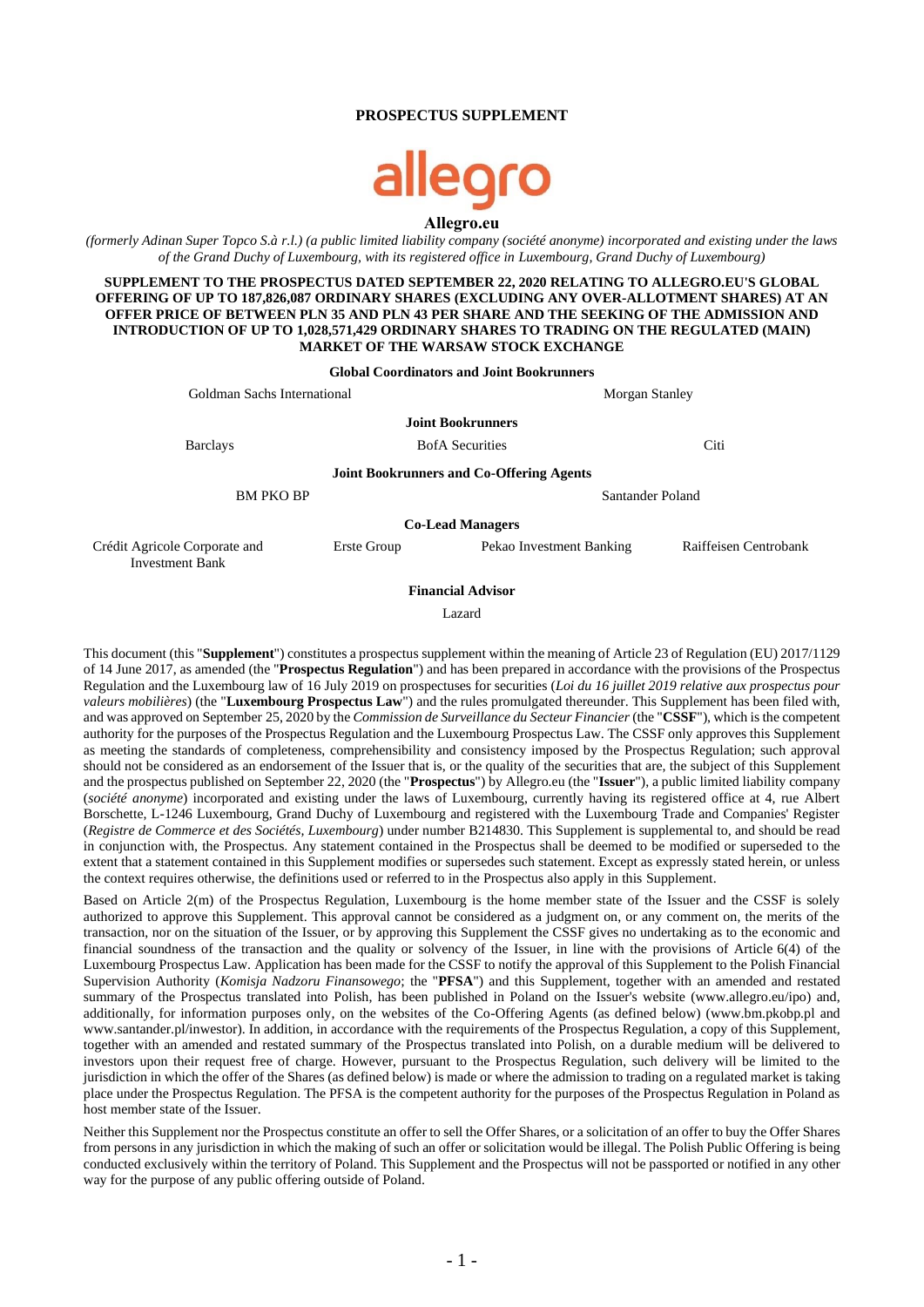#### **NEITHER THE UNITED STATES SECURITIES EXCHANGE COMMISSION NOR ANY SECURITIES REGULATORY AUTHORITY OF ANY STATE OR OTHER JURISDICTION OF THE UNITED STATES HAS APPROVED OR DISAPPROVED OF THE OFFERING OF THE OFFER SHARES OR PASSED UPON THE ADEQUACY OR ACCURACY OF THE MARKETING DOCUMENT. ANY REPRESENTATION TO THE CONTRARY IS A CRIMINAL OFFENSE.**

In accordance with Article 5(1) of the Luxembourg Prospectus Law, the Issuer accepts responsibility for the completeness and accuracy of the information contained in this Supplement. To the best of the Issuer's knowledge, the information contained in this Supplement is in accordance with the facts and does not omit anything likely to affect its import. The opinions, assumptions, intentions, projections and forecasts expressed in this Supplement with regard to the Issuer are honestly held by the Issuer, have been reached after considering all the relevant circumstances and are based on reasonable assumptions.

No representation or warranty, express or implied, is made by the Banks as to the accuracy, completeness or verification of the information set forth in this Supplement or any other information provided by the Issuer or the Selling Shareholders in connection with the Offer Shares or their distribution, and nothing contained in this Supplement is, or shall be relied upon as, a promise or representation in this respect, whether made in the past or the future. The Banks assume no responsibility for its accuracy, completeness or verification and accordingly disclaim, to the fullest extent permitted by applicable law, any and all liability, whether arising in tort, contract or otherwise, which they might otherwise be found to have in respect of this document or any such statement.

The contents of the Group's websites and all other websites mentioned in this Supplement do not form part of this Supplement. The information on such websites has not been scrutinized or approved by the CSSF.

Copies of this Supplement, together with an amended and restated summary of the Prospectus translated into Polish, will, when published, be available for inspection during the validity period of this Supplement (which is twelve months from the date of the Prospectus) free of charge during usual business hours on any weekday (Saturdays, Sundays and public holidays excepted) at the registered office of the Issuer.

Save as disclosed in this Supplement, no significant new factor, material mistake or material inaccuracy relating to the information included in the Prospectus which may affect the assessment of the Shares has arisen or been noted since the publication of the Prospectus.

In accordance with Article 23(2) of the Prospectus Regulation, investors who have agreed before this Supplement is published to purchase or subscribe for Offer Shares, the allotment of which has not become fully unconditional, have the right, exercisable within two working days after publication of this Supplement, to withdraw their agreement. Pursuant to Article 23(2) of the Prospectus Regulation, should investors decide to withdraw their acceptances they should submit a written statement at any customer service point of the investment firms forming the Retail Syndicate. Retail Syndicate members cannot provide advice on the merits of the issue nor give any financial, legal or tax advice. Pursuant to Article 23(2) of the Prospectus Regulation, a right of withdrawal is only granted to those investors who have already agreed to purchase or subscribe for Offer Shares before this Supplement was published and where Offer Shares have not yet been delivered to the investors at the time when the significant new factor, material mistake or material inaccuracy arose or was noted. The final date on which investors may exercise their right of withdrawal under Article 23(2) of the Prospectus Regulation is September 29, 2020.

**The date of this Supplement is September 25, 2020**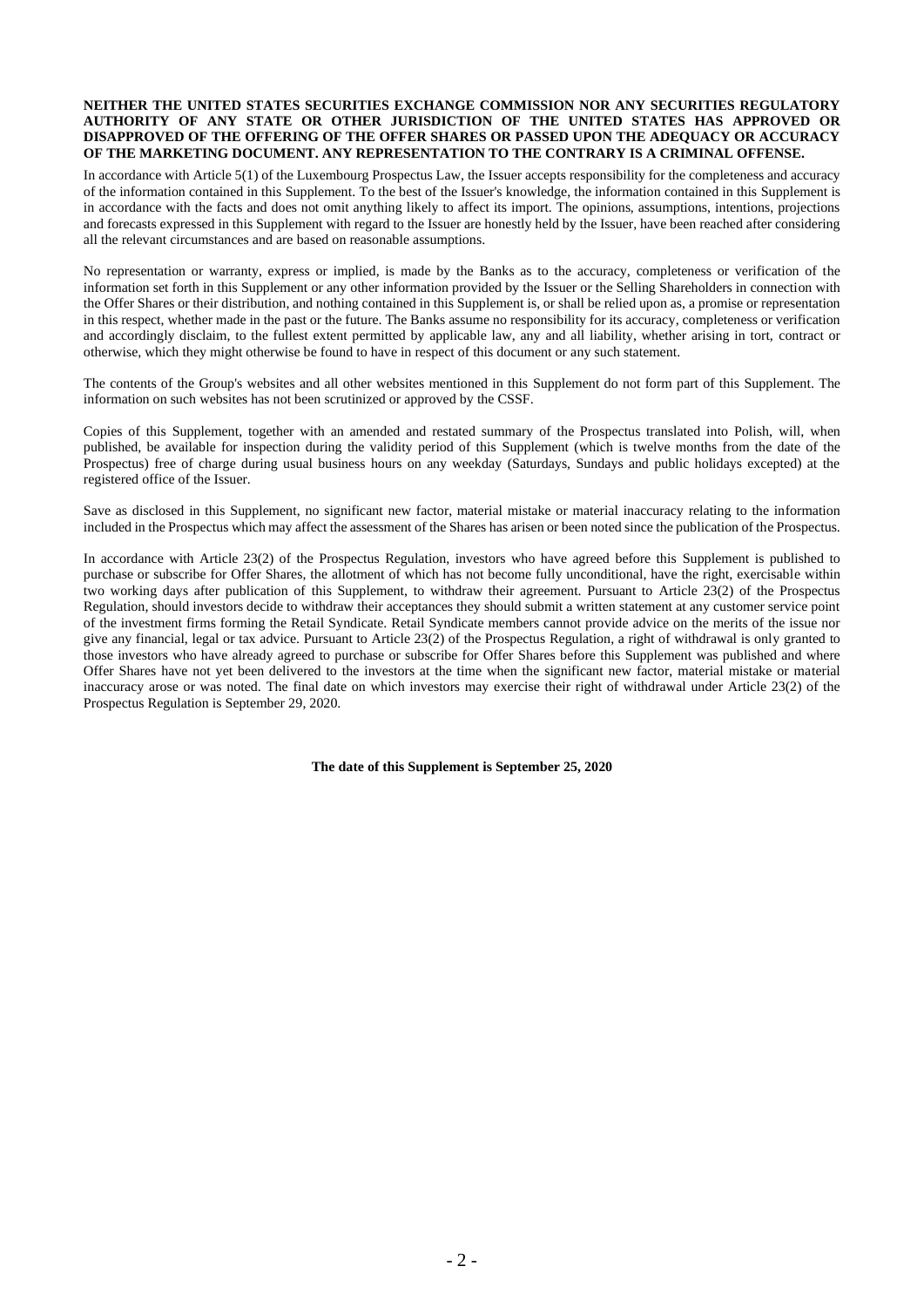## **SIGNIFICANT NEW FACTOR**

The Offering has received a positive response from potential investors with indications of interest under the Offering having materially exceeded initial expectations. The Issuer and the Majority Selling Shareholders have therefore approved an increase in the maximum number of Offer Shares to be offered under the Offering to a maximum of 190,293,225 Existing Sale Shares, resulting in a maximum of 214,658,385 Sale Shares and a maximum of 246,857,143 Offer Shares. This Supplement has been published to reflect the increase in the maximum number of Existing Sale Shares, Sale Shares and Offer Shares offered pursuant to the Offering.

Against this background, the approved Prospectus dated September 22, 2020, is supplemented as follows:

i. On the cover page of the Prospectus, the bold text under the Issuer logo indicating the title of the Offering is replaced by the following:

"Global offering of up to 214,658,385 ordinary shares (excluding any Over-Allotment Shares) at an offer price of between PLN 35 and PLN 43 per Share (the "Offer Price Range") and the seeking of the admission and introduction of up to 1,028,571,429 ordinary shares to trading on the regulated (main) market of the Warsaw Stock Exchange"

ii. On the cover page of the Prospectus, limb (iv) of the first sentence of the first paragraph is replaced by the following:

"(iv) the Individual Selling Shareholders (as defined below) (together with the Majority Selling Shareholders, the "**Selling Shareholders**"), are offering up to 190,293,225 existing ordinary registered shares with a nominal value of PLN 0.01 each in the share capital of the Issuer (the "**Existing Sale Shares**") and the Issuer is offering up to 28,571,429 new ordinary registered shares with a nominal value of PLN 0.01 each in the share capital of the Issuer (the "**New Sale Shares**" and, together with the Existing Sale Shares, the "**Sale Shares**")."

iii. On cover page of the Prospectus, the second sentence of the first paragraph is replaced by the following:

"The maximum number of Sale Shares will be 214,658,385 and will comprise Existing Sale Shares and New Sale Shares in proportions that will be determined by the final offer price."

iv. On the cover page of the Prospectus, the fifth sentence of the first paragraph is replaced by the following:

"The Offering (as defined below) consists of a maximum of 246,857,143 Offer Shares, including all Sale Shares and any Over-Allotment Shares."

v. On page 1 of the Prospectus, limb (i) of paragraph 1(a) in the section entitled "*Summary*" is replaced by the following:

"(i) up to 190,293,225 existing Shares (excluding any Over-Allotment Shares), which are being sold by the Selling Shareholders,"

vi. On page 1 of the Prospectus, the second sentence of paragraph 1(a) in the section entitled "*Summary*" is replaced by the following:

"The maximum number of shares offered (excluding the Over-Allotment Option) will be 214,658,385 and will comprise Existing Sale Shares and New Sale Shares in proportions that will be determined by the final offer price."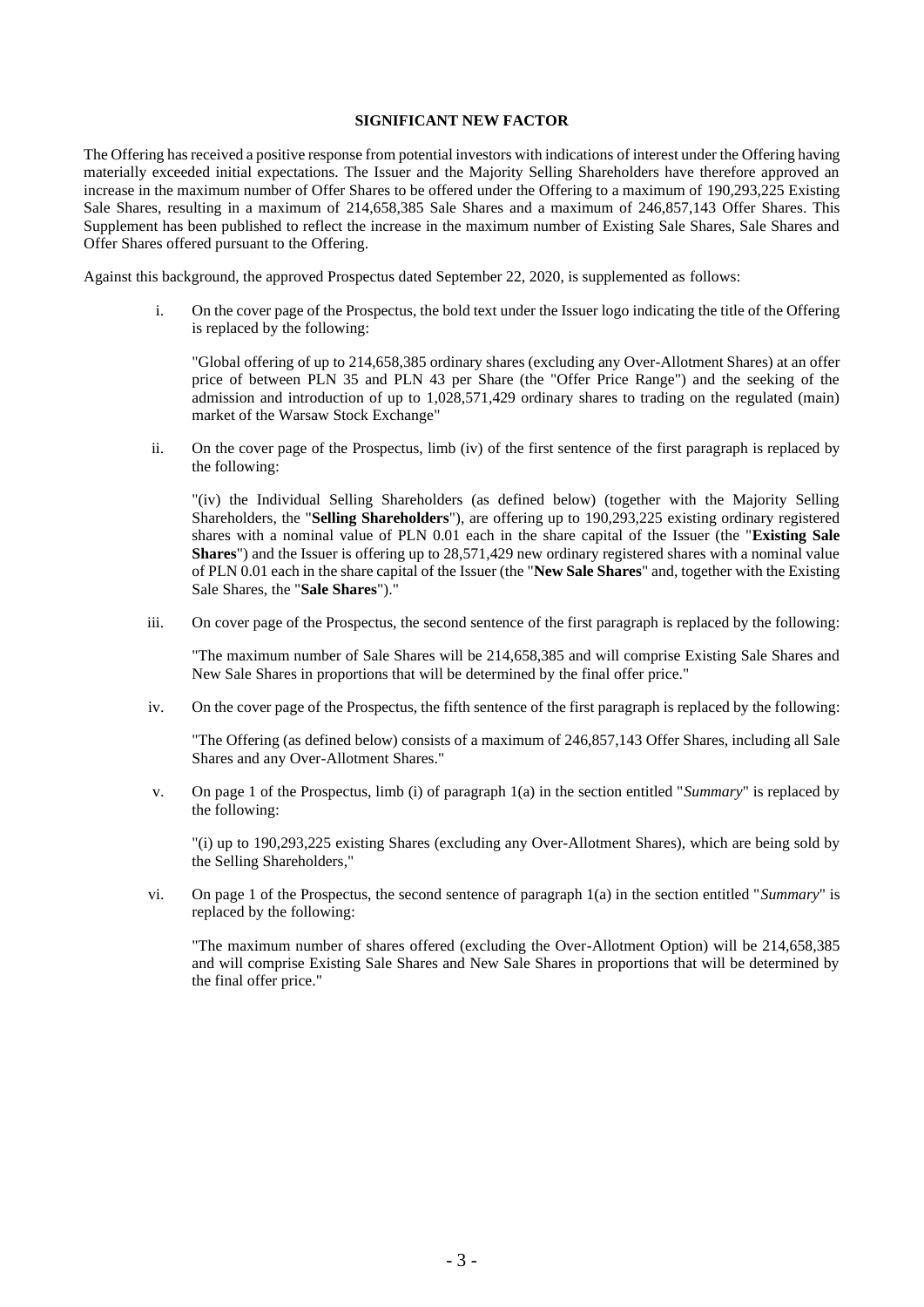|                                           | <b>Shares or interests in Shares held immediately</b><br>prior to the Listing Date |                                  |                                         |                                  | Shares or interests in Shares held immediately after<br>the Listing Date (assuming no exercise of the Over-<br><b>Allotment Option</b> ) $(1)(2)$ |                                  |                                         |                                  |
|-------------------------------------------|------------------------------------------------------------------------------------|----------------------------------|-----------------------------------------|----------------------------------|---------------------------------------------------------------------------------------------------------------------------------------------------|----------------------------------|-----------------------------------------|----------------------------------|
| <b>Shareholder</b>                        | <b>Bottom of the Offer</b><br><b>Price Range:</b>                                  |                                  | <b>Top of the Offer Price</b><br>Range: |                                  | <b>Bottom of the Offer</b><br><b>Price Range:</b>                                                                                                 |                                  | <b>Top of the Offer Price</b><br>Range: |                                  |
|                                           | Number of<br><b>Shares</b>                                                         | $%$ of<br>total<br><b>Shares</b> | Number of<br><b>Shares</b>              | $%$ of<br>total<br><b>Shares</b> | Number of<br><b>Shares</b>                                                                                                                        | $%$ of<br>total<br><b>Shares</b> | Number of<br><b>Shares</b>              | $%$ of<br>total<br><b>Shares</b> |
|                                           | 419.579.169                                                                        | 41.96                            | 417,675,540                             | 41.77                            | 339,097,332                                                                                                                                       | 32.97                            | 335,507,093                             | 32.79                            |
| Permira VI Investment<br>Platform Limited | 419.579.169                                                                        | 41.96                            | 417,675,540                             | 41.77                            | 339,097,332                                                                                                                                       | 32.97                            | 335,507,093                             | 32.79                            |
| Mepinan S.à r.l.                          | 93,239,818                                                                         | 9.32                             | 92,816,792                              | 9.28                             | 75,354,965                                                                                                                                        | 7.33                             | 74,557,136                              | 7.29                             |
|                                           | 47.830.343                                                                         | 4.78                             | 50.799.627                              | 5.08                             | 41.580.489                                                                                                                                        | 4.04                             | 44.154.577                              | 4.32                             |

vii. On page 2 of the Prospectus, the table set out in paragraph 2(a)(iii) in the section entitled "*Summary*" is replaced by the following:

(1) Reflects the intended sale of Shares by the Selling Shareholders.

\_\_\_\_\_\_\_\_\_\_\_\_\_\_\_\_\_\_\_\_\_\_

(2) As noted in "*General Information on the Group—Reorganization*," the current share capital of Allegro.eu is denominated in euros and will be converted into złoty prior to the Listing Date at or around the Pricing Date and based on the latest practicable exchange rate at such time. The shareholdings above have been calculated based on a euro to złoty foreign exchange rate of PLN 4.4574 per EUR 1.00, which was the National Bank of Poland exchange rate as of September 18, 2020 (the "**Latest Practicable FX Rate**").

viii. On page 4 of the Prospectus, the first sentence of paragraph 3(a)(i) in the section entitled "*Summary*" is replaced by the following:

"The Selling Shareholders are offering up to 190,293,225 existing ordinary registered shares with a nominal value of PLN 0.01 per share (excluding any Over-Allotment Shares) (the "**Existing Sale Shares**") and the Issuer is offering up to 28,571,429 new ordinary registered shares with a nominal value of PLN 0.01 per share (the "**New Sale Shares**" and together with the Existing Sale Shares, the "**Sale Shares**") (the "**Offering**")."

ix. On page 4 of the Prospectus, the second sentence of paragraph 3(a)(i) in the section entitled "*Summary*" is replaced by the following:

"The maximum number of Sale Shares will be 214,658,385 and will comprise Existing Sale Shares and New Sale Shares in proportions that will be determined by the final offer price."

x. On page 4 of the Prospectus, the fifth sentence of paragraph 3(a)(i) in the section entitled "*Summary*" is replaced by the following:

"The Offering consists of a maximum of 246,857,143 Offer Shares, including all Sale Shares and any Over-Allotment Shares."

xi. On page 6 of the Prospectus, the second paragraph under the heading "*Dilution*" in paragraph 4(a) of the section entitled "*Summary*" is replaced by the following:

"If the Offering is completed and there is no exercise of the Over-Allotment Option, new Shareholders will hold Shares immediately following the Offering representing a total of 20.87% of the Shares in the Issuer. If the Offering is completed at the Bottom of the Offer Price Range, new Shareholders will hold 214,658,385 Shares immediately following the Offering. If the Offering is completed at the Top of the Offer Price Range, new Shareholders will hold 213,549,039 Shares immediately following the Offering. Existing Shareholders will therefore suffer an immediate dilution of 20.87% of their shareholding in the Issuer."

xii. On page 33 of the Prospectus, the first sentence of the Risk Factor entitled "*The free float of the Shares is expected to remain limited for at least a period of 180 days after the Listing Date due to applicable lock-up arrangements, which may have a negative impact on the liquidity of and market price for the Shares*" is replaced by the following:

"It is expected that, immediately after the completion of the Offering, a minimum of 20.87% of the Shares will be publicly held by investors who are not subject to any lock-up arrangements (assuming no exercise of the Over-Allotment Option)."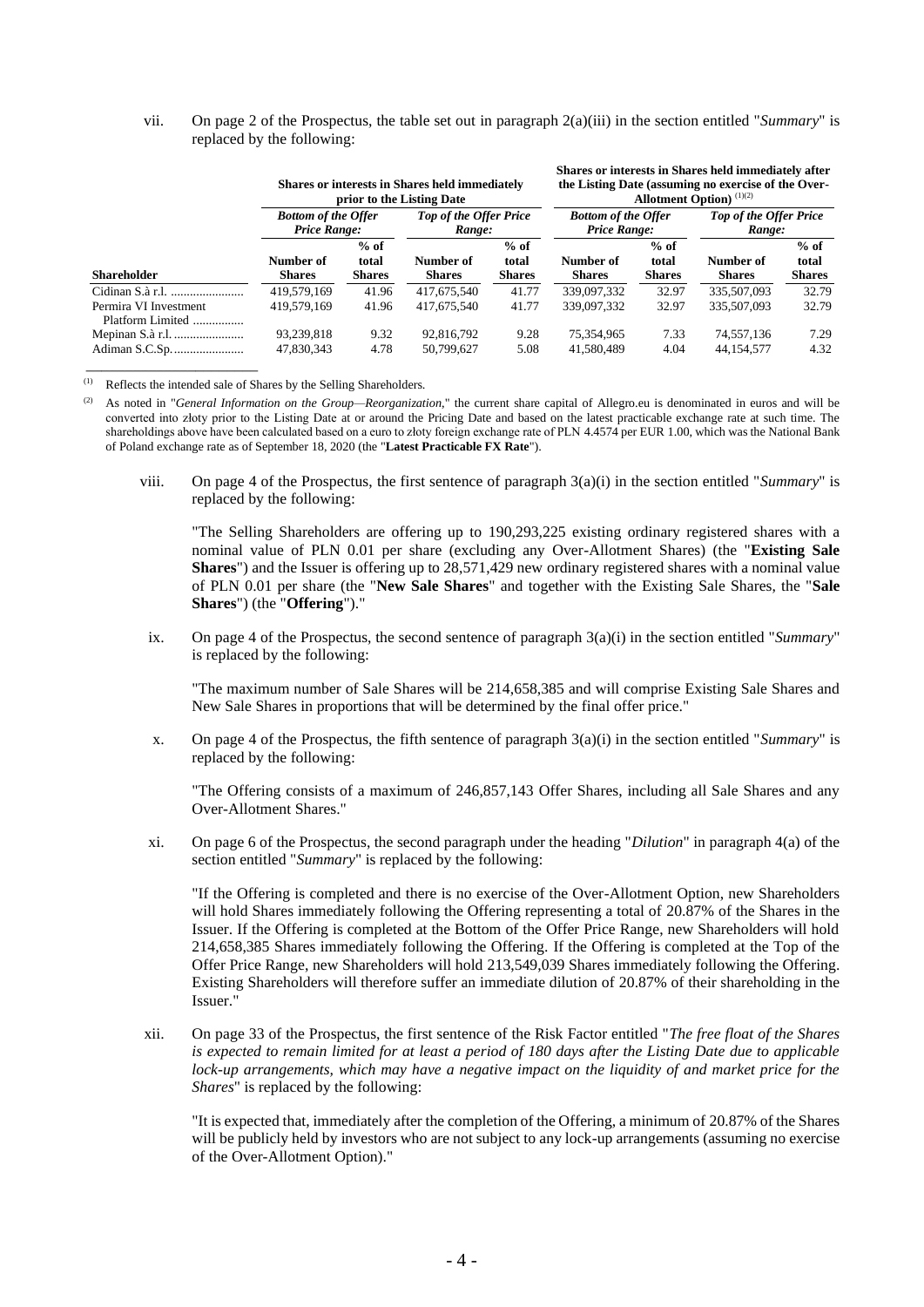### xiii. On page 168 of the Prospectus, the table set out under the heading "*Majority Selling Shareholders*" in the section entitled "The Selling Shareholders" is replaced by the following:

|                                     |                                                                                                    | Number of Sale Shares to be Sold $(1)(2)$  |                            |                                      |                            |  |
|-------------------------------------|----------------------------------------------------------------------------------------------------|--------------------------------------------|----------------------------|--------------------------------------|----------------------------|--|
|                                     |                                                                                                    | <b>Bottom of the Offer Price</b><br>Range: |                            | <b>Top of the Offer Price Range:</b> |                            |  |
| <b>Majority Selling Shareholder</b> | <b>Business Address</b>                                                                            | Number of<br><b>Shares</b>                 | % of Total<br>Shares $(3)$ | <b>Number of Shares</b>              | % of Total<br>Shares $(3)$ |  |
|                                     | 4. rue Albert Borschette<br>L-1246 Luxembourg<br>Grand Duchy of Luxembourg                         | 80.481.837                                 | 8.05                       | 82.168.447                           | 8.22                       |  |
| Permira VI Investment Platform      | 80 Pall Mall<br>London SW1Y 5ES<br>United Kingdom                                                  | 80,481,837                                 | 8.05                       | 82.168.447                           | 8.22                       |  |
|                                     | Serenity Building, Bloc B.<br>19/21, route d'Arlon<br>L-8009 Strassen<br>Grand Duchy of Luxembourg | 17.884.853                                 | 1.79                       | 18.259.656                           | 1.83                       |  |

(1) Assumes no exercise of the Over-Allotment Option.

\_\_\_\_\_\_\_\_\_\_\_\_\_\_\_\_\_\_\_\_

(2) As noted in "*General Information on the Group—Reorganization*", the current share capital of Allegro.eu is denominated in euros and will be converted into złoty prior to the Listing Date at or around the Pricing Date and based on the latest practicable exchange rate at such time. The shareholdings above have been calculated based on the Latest Practicable FX Rate.

(3) Percentage of the total Shares in the Issuer immediately prior to the Listing Date (excluding any New Sale Shares).

xiv. On page 185 of the Prospectus, the first sentence of the paragraph entitled "*The Offering*" in the section entitled "*Terms and Conditions of the Offering*" is replaced by the following:

"On the basis of this Prospectus, the Selling Shareholders are offering up to 190,293,225 existing ordinary registered shares in the share capital of the Issuer with a nominal value of PLN 0.01 each (excluding any Over-Allotment Shares) (the "**Existing Sale Shares**") and the Issuer is offering up to 28,571,429 new ordinary registered shares with a nominal value of PLN 0.01 each in the share capital of the Issuer (the "**New Sale Shares**" and, together with the Existing Sale Shares, the "**Sale Shares**")."

xv. On page 185 of the Prospectus, the second sentence of the first paragraph under the heading "*The Offering*" in the section entitled "*Terms and Conditions of the Offering*" is replaced by the following:

"The maximum number of Sale Shares will be 214,658,385 and will comprise Existing Sale Shares and New Sale Shares in proportions that will be determined by the final offer price."

xvi. On page 185 of the Prospectus, the fifth sentence of the first paragraph under the heading "*The Offering*" in the section entitled "*Terms and Conditions of the Offering*" is replaced by the following:

"The Offering consists of a maximum of 246,857,143 Offer Shares, including all Sale Shares and any Over-Allotment Shares."

xvii. On page 186 of the Prospectus, the second sentence of the ninth paragraph under the heading "*The Offering*" in the section entitled "*Terms and Conditions of the Offering*" is replaced by the following:

"In any case, the final number of the Sale Shares to be offered in the Offering will not be higher than 214,658,385, but it may be lower, and the final number of the Offer Shares to be offered in the Offering will not be higher than 246,857,143 (including all Sale Shares and any Over-Allotment Shares), but it may be lower."

xviii. On page 190 of the Prospectus, the second sentence of the first paragraph under the heading "*Final Number of the Offer Shares*" in the section entitled "*Terms and Conditions of the Offering*" is replaced by the following:

"In any case, the final number of the Sale Shares to be offered in the Offering will not be higher than 214,658,385 (but it may be lower) and will comprise Existing Sale Shares and New Sale Shares in proportions that will be determined by the final offer price."